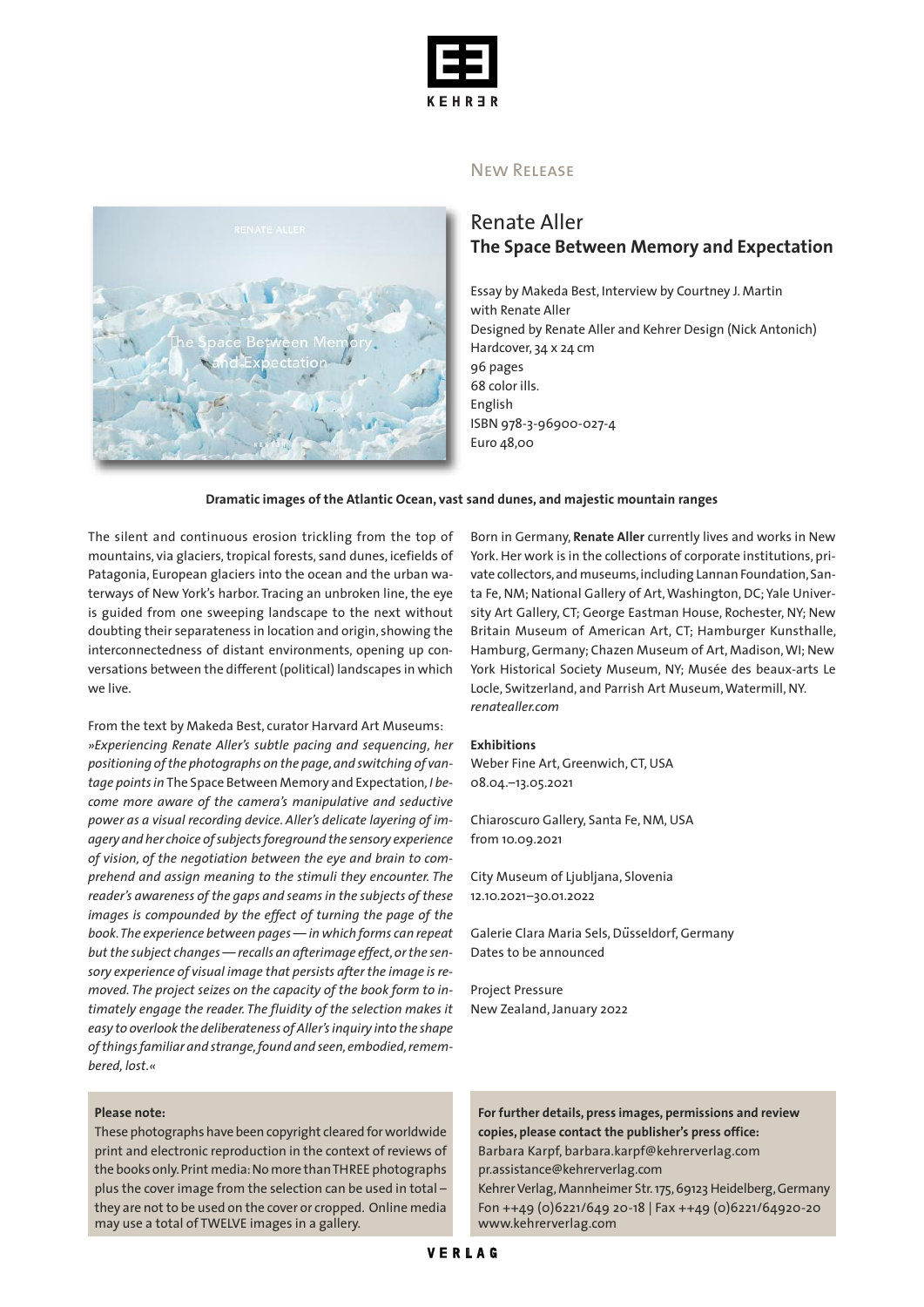

# **Press images**



01\_PLATE 118 Grey Glacier, Patagonia, Chile, 2019 © Renate Aller



02\_PLATE 70 Atlantic Ocean, USA, 2010 © Renate Aller





03\_PLATE 81 Great Sand Dunes, Colorado, USA, 2013 © Renate Aller

04\_PLATE 136 Death Valley, California, 2020 © Renate Aller



05\_PLATE 123 Grey Glacier, Patagonia, Chile, 2019 © Renate Aller



06\_PLATE 97 Alaska,Valdez Range, 2017 © Renate Aller

VERLAG